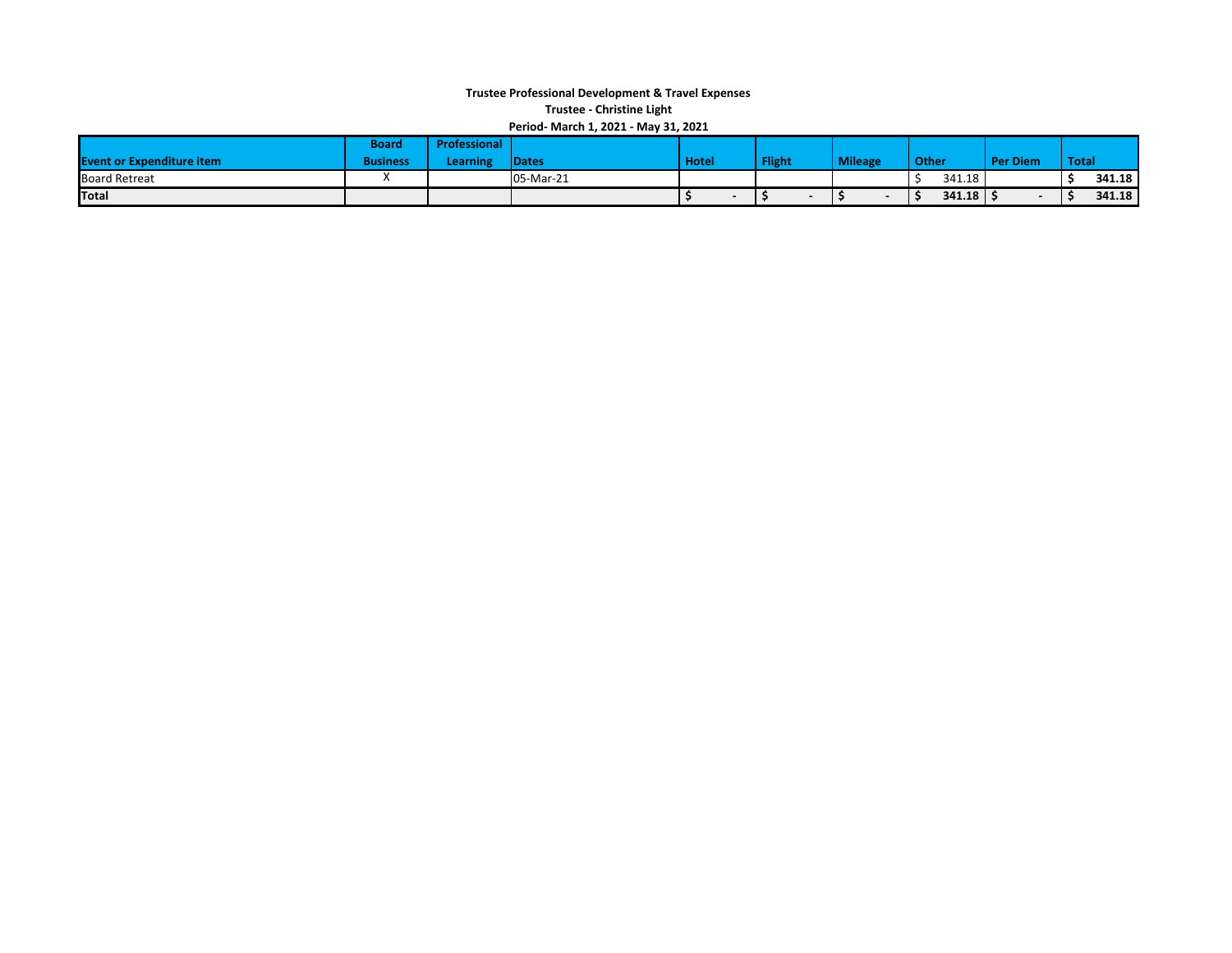**Date: 03-Jan-2022 13:48**

## **Expense Form**

## **Number of Uploaded Documents: Attached Documents**

|                              |                                                                                                                                         |                                                        |     | TRUSTEES TRAVEL AND EXPENSE WARRANT- |                                       |                      |    |               |     |
|------------------------------|-----------------------------------------------------------------------------------------------------------------------------------------|--------------------------------------------------------|-----|--------------------------------------|---------------------------------------|----------------------|----|---------------|-----|
|                              | Task ID: 0000178392 - Created: 16-Mar-2021 10:36.19 AM - By: Christine Light - Processed: 16-Mar-2021 10:36.19 AM - By: Christine Light |                                                        |     |                                      |                                       |                      |    |               |     |
| <b>NAME:</b>                 |                                                                                                                                         | Light, Christine (14233)                               |     |                                      |                                       |                      |    |               |     |
| <b>DATES:</b>                |                                                                                                                                         | From: 04-Mar-2021                                      | To: | 05-Mar-2021                          |                                       |                      |    |               |     |
|                              | <b>FUNCTION or MEETING:</b>                                                                                                             | <b>Board Retreat</b><br><b>Lethbridge Country Club</b> |     |                                      | Check if Travel is in the USA: $\Box$ |                      |    |               |     |
| <b>LOCATION:</b>             |                                                                                                                                         |                                                        |     |                                      |                                       |                      |    |               |     |
|                              |                                                                                                                                         |                                                        |     |                                      |                                       |                      |    |               |     |
| <b>EXPENSES:</b>             |                                                                                                                                         |                                                        |     |                                      |                                       |                      |    |               |     |
| 1. MEALS:                    |                                                                                                                                         |                                                        |     |                                      |                                       | Enter GST on Invoice |    | Section Total |     |
|                              | <b>Breakfast</b>                                                                                                                        |                                                        | @\$ | 10.00                                | \$<br>0.00                            |                      |    |               |     |
|                              | Lunch                                                                                                                                   |                                                        | @5  | 15.00                                | \$<br>0.00                            |                      |    |               |     |
|                              | Dinner                                                                                                                                  |                                                        |     | @ \$ 20.00                           | \$<br>0.00                            |                      |    |               |     |
|                              |                                                                                                                                         | Gratuity automatically calculated                      | @   | .15%                                 | \$<br>0.00                            |                      | \$ | 0.00          | (1) |
|                              |                                                                                                                                         |                                                        |     |                                      |                                       |                      |    |               |     |
| 2. HOTELS:                   | Hotel: Enter total invoice amount - attach<br>vouchers:                                                                                 |                                                        |     |                                      | \$<br>\$                              |                      |    |               |     |
|                              | Private Accommodation:                                                                                                                  |                                                        |     | $@$$ 20.00                           | \$<br>0.00                            |                      | \$ | 0.00          | (2) |
|                              | 3. TRANSPORTATION COSTS:                                                                                                                |                                                        |     |                                      |                                       |                      |    |               |     |
|                              | A) Economy Air Fair: Enter total invoice amount - attach receipts                                                                       |                                                        |     |                                      | \$<br>\$                              |                      |    |               |     |
|                              | Taxi Fares - State number of trips:                                                                                                     |                                                        |     |                                      | \$                                    |                      |    |               |     |
| <b>OR</b>                    | B) Car Expenses                                                                                                                         |                                                        |     |                                      |                                       |                      |    |               |     |
|                              |                                                                                                                                         | <b>KMS</b>                                             | @\$ | .505                                 | \$<br>0.00                            |                      | \$ | 0.00          | (3) |
| <b>4. REGISTRATION FEES:</b> |                                                                                                                                         |                                                        |     |                                      |                                       |                      |    |               |     |
|                              | Attach approved receipt or voucher                                                                                                      |                                                        |     |                                      | \$<br>\$                              |                      | \$ | 0.00          | (4) |
| 5. TECHNOLOGY COSTS:         |                                                                                                                                         |                                                        |     |                                      |                                       |                      |    |               |     |
|                              |                                                                                                                                         |                                                        |     |                                      | \$<br>341.18 \$                       | $15.52$ \$           |    | 341.18        | (5) |
|                              |                                                                                                                                         |                                                        |     |                                      |                                       |                      |    |               |     |
|                              | For Office Use Only:<br>GST (Auto Calculated Within):                                                                                   | 0.00                                                   |     | <b>TOTAL EXPENSES CLAIMED:</b>       |                                       | $(1+2+3+4+5)$        | \$ | 341.18        |     |
| GST on Invoices:             |                                                                                                                                         | 15.52                                                  |     | Less: ADVANCE                        |                                       |                      | \$ |               |     |
| Total GST:                   |                                                                                                                                         | 15.52                                                  |     | <b>NET TOTAL TO BE PAID:</b>         |                                       |                      | \$ | 341.18        |     |
|                              |                                                                                                                                         |                                                        |     |                                      |                                       |                      |    |               |     |
| <b>HONORARIA:</b>            |                                                                                                                                         | Half Day(s)                                            |     | Full Day(s)                          |                                       |                      |    |               |     |
| PER DIEM ALLOWANCE:          |                                                                                                                                         | 01 Half Day(s)                                         |     | 01 Full Day(s)                       |                                       |                      |    |               |     |
|                              |                                                                                                                                         |                                                        |     |                                      |                                       |                      |    |               |     |
|                              |                                                                                                                                         |                                                        |     |                                      |                                       |                      |    |               |     |

 $\blacktriangleright$  APPROVAL SECTION -

Task ID: 0000178392 - Created: 16-Mar-2021 10:36.19 AM - By: Christine Light - Processed: 16-Mar-2021 11:05.29 AM - By: Christine Lee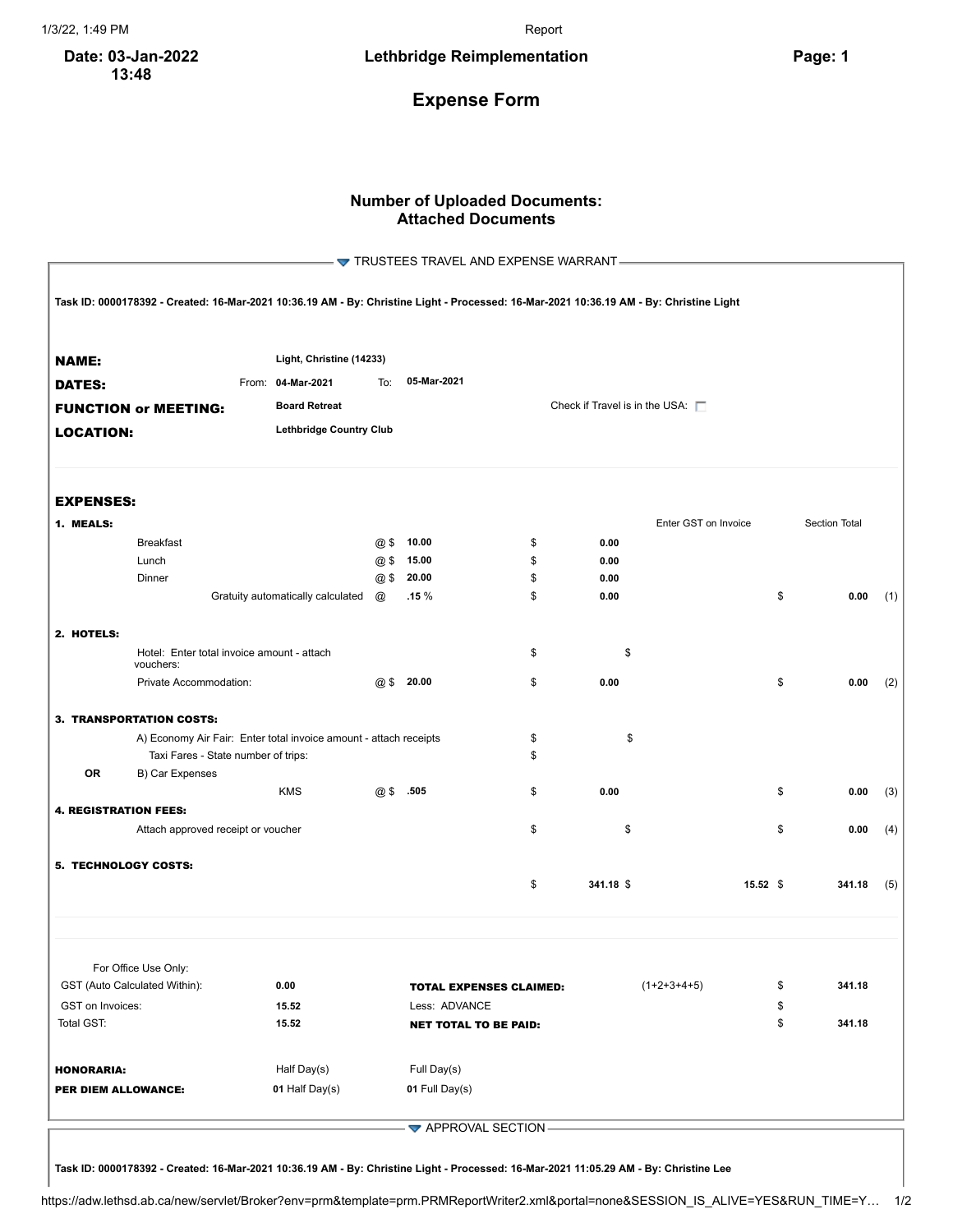– ▼ TRUSTEE EXPENSE WARRANT-PAYROLL SECTION-

Task ID: 0000178392 - Created: 16-Mar-2021 11:05.29 AM - By: Christine Lee - Processed: 16-Mar-2021 11:07.14 AM - By: Carrie Mclaren

This expense form is being routed to you as the Trustee has entered honoraria or a per diem allowance.

Please print the expense form for processing of payment and as backup documentation.

 $-\blacktriangleright$  ACCOUNTS PAYABLE CLERK SECTION-

| Task ID: 0000178392 - Created: 16-Mar-2021 11:05.30 AM - By: Christine Lee - Processed: 16-Mar-2021 11:49.22 AM - By: Krystal Steynen |                       |                                        |                          |                             |                   |
|---------------------------------------------------------------------------------------------------------------------------------------|-----------------------|----------------------------------------|--------------------------|-----------------------------|-------------------|
|                                                                                                                                       |                       | Action Taken: Approve Expense          |                          |                             |                   |
|                                                                                                                                       |                       | <b>Travel &amp; Expense Calculator</b> |                          |                             |                   |
|                                                                                                                                       |                       |                                        |                          |                             |                   |
| Section                                                                                                                               |                       | <b>Amount Claimed Less GST</b>         |                          | <b>GST</b>                  | Total             |
| Meals:                                                                                                                                |                       |                                        | 0.00                     | 0.00                        | 0.00              |
| Hotels:                                                                                                                               |                       |                                        | 0.00                     | 0.00                        | 0.00              |
| <b>Transportation Costs:</b>                                                                                                          |                       |                                        | 0.00                     | 0.00                        | 0.00              |
| Registration Fees:                                                                                                                    |                       |                                        | 0.00                     | 0.00                        | 0.00              |
| Technology Costs:                                                                                                                     |                       |                                        | 325.66                   | 15.52                       | 341.18            |
| <b>Expenses Claimed:</b>                                                                                                              |                       |                                        | 325.66                   | 15.52                       | 341.18            |
|                                                                                                                                       |                       |                                        |                          | Less: ADVANCE               | 0.00              |
| U.S. Dollars:                                                                                                                         |                       |                                        | Exchange Rate:           | Exchange:                   | 0.00              |
|                                                                                                                                       |                       |                                        |                          | NET TOTAL TO BE PAID:       | 341.18            |
|                                                                                                                                       |                       |                                        |                          |                             |                   |
| Vendor Number: EM14233 - Light, Christine                                                                                             |                       |                                        |                          |                             |                   |
| <b>GL Account Number</b>                                                                                                              | <b>Taxes Included</b> | Amount                                 | <b>Tax Code</b>          |                             | <b>Tax Amount</b> |
| 170104100100032                                                                                                                       | V                     | 341.18                                 | $\mathbf 1$              |                             | 15.52             |
|                                                                                                                                       |                       |                                        |                          | <b>Total Without Taxes:</b> | 325.66            |
|                                                                                                                                       |                       |                                        |                          | 15.52                       |                   |
|                                                                                                                                       |                       |                                        | <b>Total With Taxes:</b> | 341.18                      |                   |
| <b>Authorizer Comment</b><br>Approved                                                                                                 |                       |                                        |                          |                             |                   |
|                                                                                                                                       |                       |                                        |                          |                             |                   |

**PAID**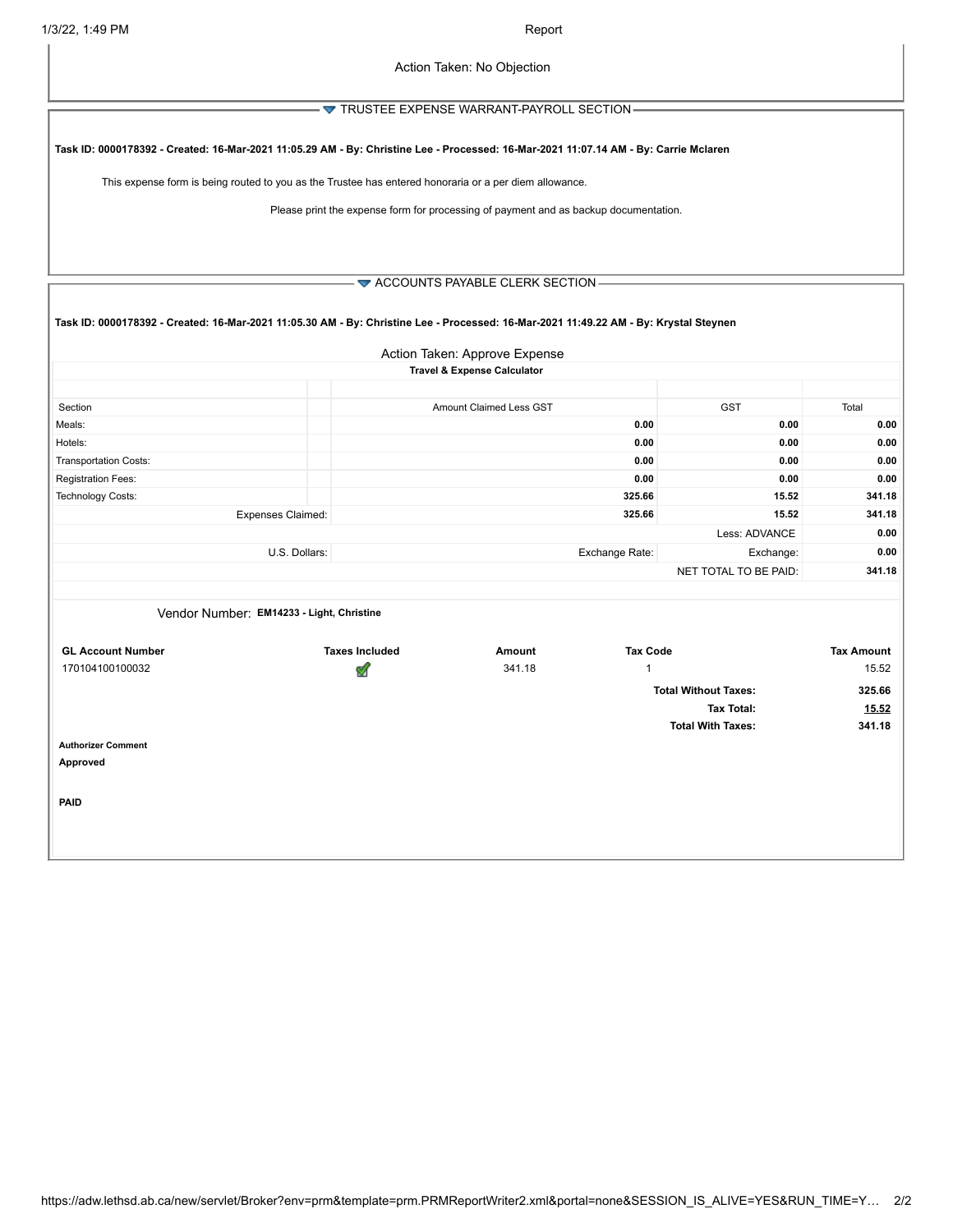|                                                                                       | <b>DOLLARAMA</b>                                                                             |                                                     | WINDER<br>AND BEYON<br>MB Lethbridge<br>1010207                                                      |                     | SPIRITS BEER & MORE. |                                             |
|---------------------------------------------------------------------------------------|----------------------------------------------------------------------------------------------|-----------------------------------------------------|------------------------------------------------------------------------------------------------------|---------------------|----------------------|---------------------------------------------|
|                                                                                       | 1131 Mayor Magrath Dr. South<br>Lethbridge AB T1K 2P9<br>(403) 320-2297                      |                                                     | 3160 Fairway St. S<br>Lethbridge, AB T1K 6T9                                                         |                     |                      |                                             |
| TISSUE PAPER                                                                          | GST 863624433                                                                                |                                                     | CAN<br>(403) 320-0926                                                                                |                     |                      |                                             |
| TISSUE PAPER<br><b>GIFT BAGS</b><br>GIFT BAGS<br><b>GIFT BAGS</b><br><b>GIFT BAGS</b> | 667888121779<br>667888022403<br>667888076345<br>667888076345<br>667888076345<br>667888076345 | 1.25F<br>1.25 F<br>1.25F<br>1.25F<br>1.25F<br>1.25F | Sales<br>Transaction #: 1010207-101020703-64302<br>Date: 2021-03-03Time: 11:32 AM<br>Cashier: 545217 | Register: 101020703 |                      |                                             |
| SUBTOTAL<br>GST 5%<br>TOTAL                                                           |                                                                                              | \$7.50                                              | ITEM ID ITEM NAME                                                                                    | QTY                 | PRICE                |                                             |
| MASTERCARD                                                                            |                                                                                              | \$0.38<br>\$7.88<br>\$7.88                          | BELVEDERE VODKA 750ML<br>1000570<br>GIUSTI AMARONE 750ML                                             |                     | \$45.99              |                                             |
| TYPE: PURCHASE                                                                        |                                                                                              |                                                     | 1013249<br>RIDGE THREE VALLEYS ZINFANDEL 750ML                                                       |                     | \$59.99              |                                             |
| ACCT: MASTERCARD                                                                      |                                                                                              |                                                     | 1010200<br>689 KILLER UROP RED 750ML                                                                 |                     | \$46.99              | \$                                          |
| AMOUNT:                                                                               |                                                                                              |                                                     | 1010313                                                                                              |                     | \$49.99              | \$                                          |
| CARD NUMBER:<br>DATE/TIME:<br>REFERENCE #:<br>AUTHOR. #:                              | 7.88<br>************2230<br>21/03/03 20:22:25<br>66230449 0010014010 H                       |                                                     | Subtotal<br>Bottle Deposits<br>GST<br>EXEMPT<br>Tota <sub>1</sub>                                    |                     |                      | \$20<br>\$<br>\$1<br>$\frac{1}{2}$<br>\$21. |
| Mastercard<br>A0000000041010                                                          | 06772E                                                                                       |                                                     | Cards                                                                                                |                     |                      | \$21                                        |

Total Products Sold: 4

323322

**TOTAL** 

\$45.99

\$59.99

\$46.99

\$49.99 . . . . . . \$202.96  $$0.40$  $$10.15$  $$0.00$  $$213.51$ 

\$213.51

**XZENTIN** 

Thank you for shopping with us

Refund available within 30 days of purchase with receipt<br>DRINK RESPONSIBLY. DRIVE RESPONSIBLY. LIVE RESPONSIBLY